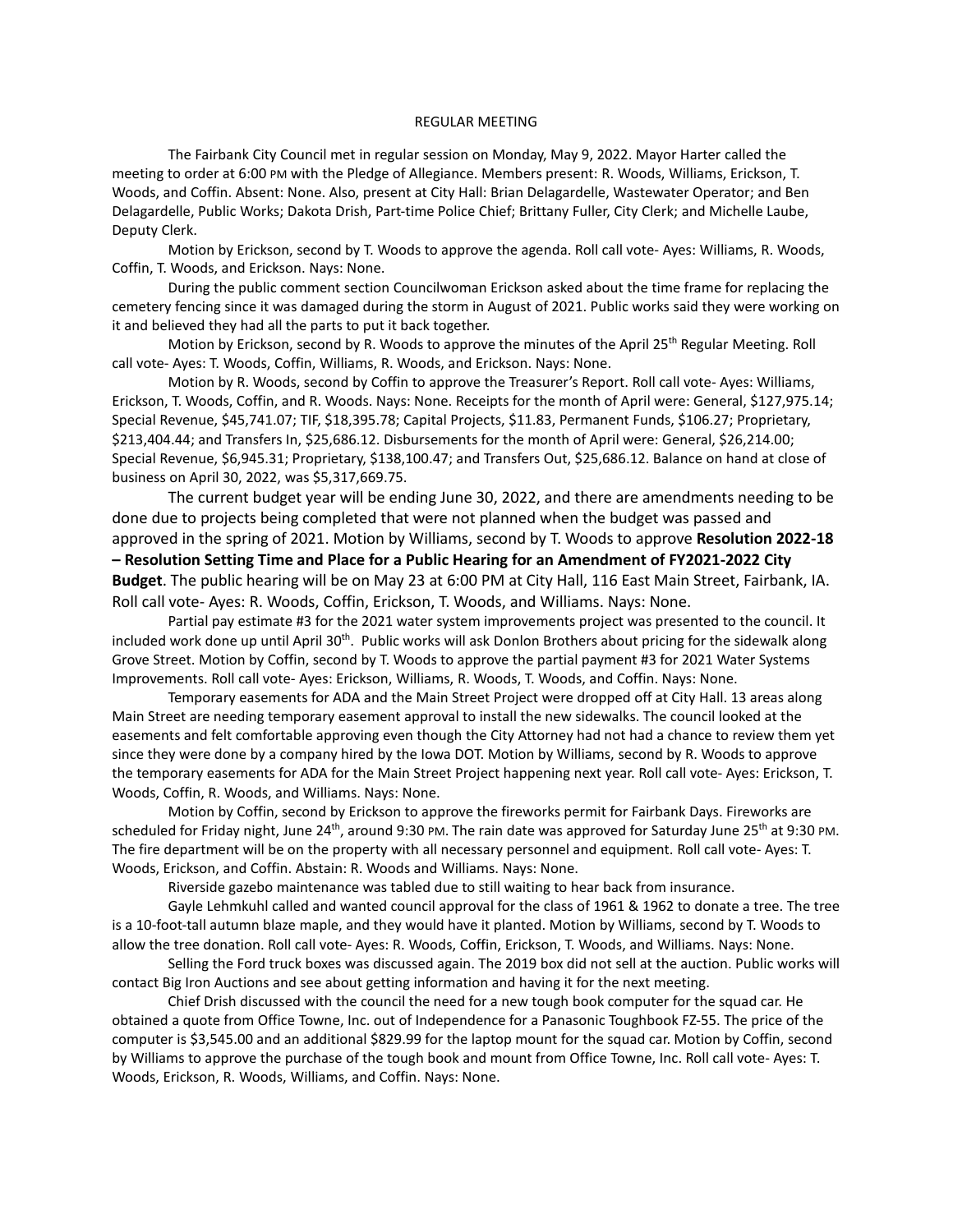The sample for the OnMedia Commercial was shown to the council. They had some changes to suggest with design and music. Those will be relayed back to OnMedia, and the next draft will be shown to the council when it comes.

Motion by Erickson, second by R. Woods to approve the cigarette permit for Casey's Marketing. Roll call vote- Ayes: T. Woods, Coffin, Williams, R. Woods, and Erickson. Nays: None.

Motion by R. Woods, second by Williams to approve the bills as presented. Roll call vote- Ayes: Coffin, T. Woods, Erickson, Williams, and R. Woods. Nays: None.

| 1000 BULBS, Globes                                  | \$     | 353.46    |
|-----------------------------------------------------|--------|-----------|
| ARNOLD MOTOR SUPPLY, Supplies                       | \$     | 309.58    |
| ASPEN EQUIPMENT LLC, Equipment                      | \$     | 1,108.36  |
| BEN DELAGARDELLE, Cell Phone/Supplies Reimbursement | \$     | 110.98    |
| BLACK HAWK HEALTH DEPARTMENT, Annual Food License   |        | 150.00    |
| BLACK HAWK WASTE DISPOSAL, Services                 | \$\$\$ | 5,814.90  |
| BOUND TREE MEDICAL, LLC., Supplies                  |        | 824.61    |
| BRIAN DELAGARDELLE, Cell Phone Reimbursement        | \$     | 75.00     |
| <b>BRITTANY FULLER, Mileage</b>                     | \$     | 227.80    |
| BUCHANAN CO CLERK OF COURT, Fees                    | \$     | 103.00    |
| <b>BUTLER COUNTY REC, Electric</b>                  | \$     | 46,680.63 |
| <b>BUTLER COUNTY REC, Services</b>                  |        | 420.00    |
| CAMPBELL SUPPLY-WATERLOO, Supplies                  |        | 139.43    |
| CASEY'S GENERAL STORE, Gas                          |        | 1,313.39  |
| CHLOIE BROWN, Utility Deposit Refund                |        | 200.00    |
| CITY OF FAIRBANK, Utilities                         | ややや やや | 4,444.60  |
| CITY OF FAIRBANK, Replenish Postage Cash            |        | 24.42     |
| CLAYTON ENERGY CORPORATION, Natural Gas             | \$     | 12,755.68 |
| CLAYTON ENERGY CORPORATION, Reservation             | \$     | 3,591.27  |
| COLLIN WOODS, Utility Deposit Refund                | \$     | 200.00    |
| CORKERY PAINT & REPAIR LLC, Truck Box Repair        | \$     | 6,483.83  |
| CRAIG HILPIPRE, INC., Fee                           | \$     | 150.00    |
| DAKOTA DRISH, Supply Reimbursement                  | \$     | 23.23     |
| DARLENE & PHILIP LARSON, Utility Deposit Refund     | \$     | 200.00    |
| DONLON BROTHERS CONSTRUCTION LLC, Partial Payment   | \$     | 24,085.35 |
| DON'S TRUCK SALES, Services                         | \$     | 84.00     |
| <b>ELITE SPORTS, Supplies</b>                       | \$     | 642.00    |
| <b>EMERGENCY MEDICAL PRODUCTS, Supplies</b>         | \$     | 440.75    |
| FARM WIN CO-OP, Diesel                              | \$     | 2,089.95  |
| FEHR GRAHAM, Engineering Fees                       | \$     | 24,231.00 |
| GALL'S INC., Supplies                               | \$     | 31.12     |
| GREG & JODI PORATH, Utility Deposit Refund          | \$     | 200.00    |
| IOWA REGIONAL UTILITIES ASSOC., Water               | \$     | 6,656.40  |
| IOWA UTILITIES BOARD, IEC/CGRER Assessment          | \$     | 1,437.00  |
| IPERS, Benefits                                     | \$     | 4,459.53  |
| JAMIE FENTON, Utility Deposit Refund                | \$     | 200.00    |
| JOHN DEERE FINANCIAL, Supplies                      | \$     | 451.07    |
| JOHN FRIEDRICH, Services                            | \$     | 100.00    |
| JUDY BOEHME, Utility Deposit Refund                 | \$     | 200.00    |
| KATHIE WOLFGRAM, Property Tax Rebate                |        | 325.00    |
| KAY PARK REC CORP., Equipment                       |        | 146.95    |
| KEITH & TAMMY CURLEY, Property Tax Rebate           |        | 325.00    |
| KIESLER'S POLICE SUPPLY, Equipment                  | やなみない  | 742.40    |
| KLOCKE'S EMERGENCY VEHICLES, Supplies               |        | 130.46    |
| LITTLE WAPSIE COMMUNICATIONS, Static IP Addresses   |        | 20.00     |
| MARC, Supplies                                      |        | 195.93    |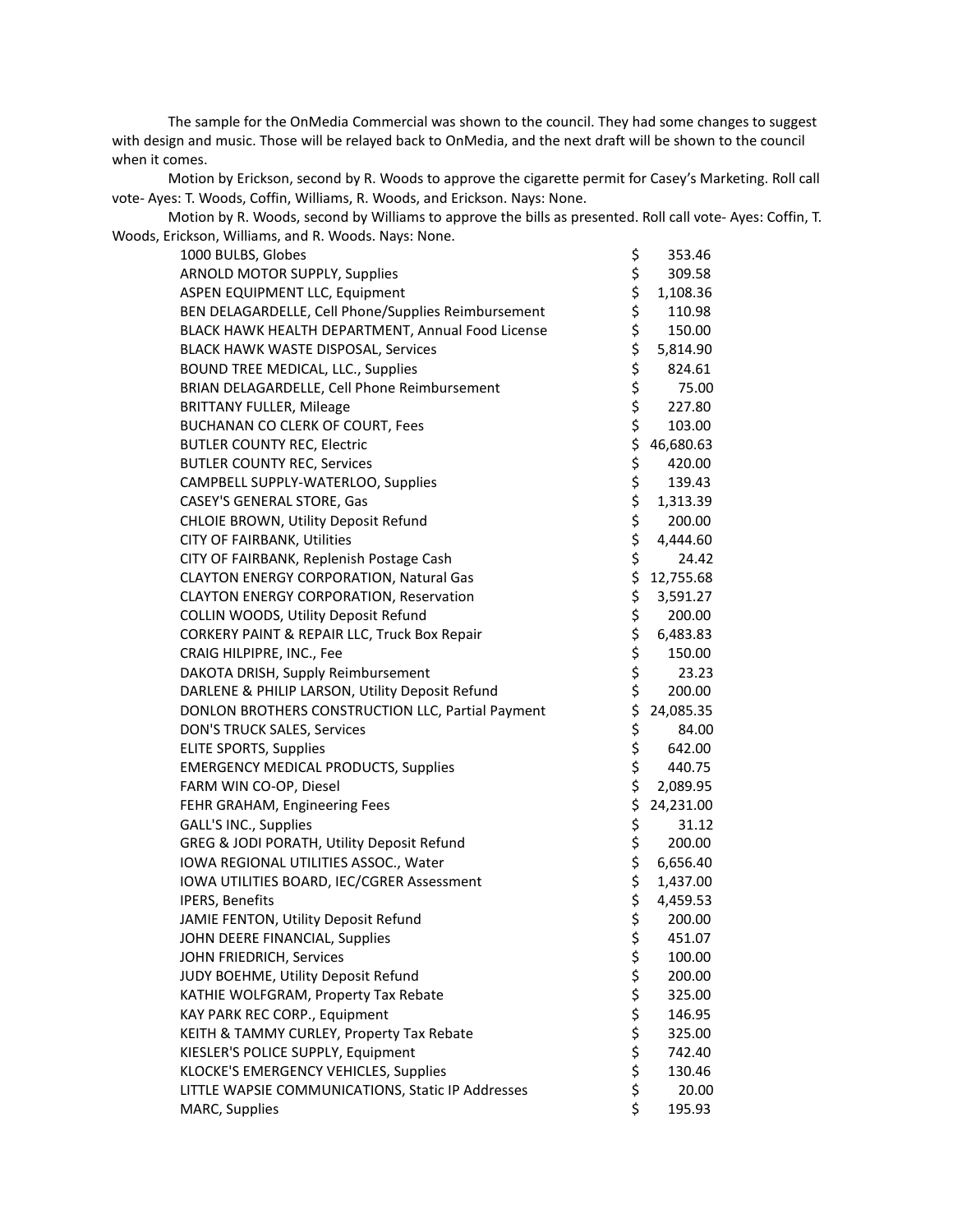| MERCYONE WATERLOO MEDICAL CENTER, Drug Testing                 | \$       | 148.00    |
|----------------------------------------------------------------|----------|-----------|
| MICHAEL & TERESA DUFFY, Utility Deposit Refund                 | \$       | 200.00    |
| MICHAEL GRUETZMACHER, Little League Reimbursement              | \$       | 225.98    |
| MOBILE HEALTH SERVICES LLC, Firefighter Physicals              | \$       | 3,170.00  |
| MODERN BUILDING PRODUCTS, Equipment/Supplies                   | \$       | 3,693.72  |
| NE SECURITY BANK, Returned Check                               | \$       | 621.58    |
| NE SECURITY BANK, Returned Check Fee                           | \$       | 4.00      |
| NE SECURITY BANK, Payroll Processing Fee 4/1/22                | \$       | 10.00     |
| NE SECURITY BANK, Payroll Processing Fee 4/15/22               |          | 7.73      |
| NE SECURITY BANK, Payroll Direct Deposit                       | \$<br>\$ | 649.26    |
| NE SECURITY BANK, Utility ACH Service Charge                   |          | 10.00     |
| NICK CURLEY, Little League Reimbursements                      | やなみない    | 1,121.66  |
| NICK KUKER, Cell Phone Reimbursement                           |          | 93.73     |
| NSB/ H S A - H S A Contributions                               |          | 250.00    |
| NSB/ H S A - Payroll Deductions                                |          | 270.00    |
| OELWEIN PUBLISHING, Publishings                                |          | 335.00    |
|                                                                |          |           |
| PAUL SCHULTZ & HEATHER HANSEN, Property Tax Rebate             | \$       | 325.00    |
| PRATT'S PEST CONTROL, Services                                 |          | 95.00     |
| PREMIER TECHNOLOGY, Services                                   | \$<br>\$ | 209.75    |
| PRINT EXPRESS/BRENNAN PRINTING, Brochures                      |          | 337.00    |
| QUAD COUNTY FIRE SCHOOL, Training                              | \$       | 120.00    |
| QUICK MED CLAIMS, Ambulance Billing                            | \$       | 200.26    |
| RACHEL KLENDWORTH, Utility Deposit Refund                      | \$       | 200.00    |
| RANDY'S LAWN CARE & SNOW, Services                             | \$       | 875.00    |
| ROSENBAUER SOUTH DAKOTA LLC, Supplies                          | \$       | 256.56    |
| ROTO ROOTER SEWER-DRAIN SERVICE, Services                      | \$       | 330.00    |
| ROXANNE WENNER, Services                                       | \$       | 90.00     |
| RYDELL OF INDEPENDENCE, Services                               | \$       | 48.42     |
| SAM'S CLUB MC/SYNCB, Membership Fee                            | \$       | 70.00     |
| SANDRY FIRE SUPPLY, Supplies                                   | \$       | 485.06    |
| <b>SECRETARY OF STATE, Notaries</b>                            | \$       | 60.00     |
| STOREY KENWORTHY/MATT PARROTT, Supplies                        | \$       | 74.49     |
| STUART. C. IRBY CO., Equipment                                 | \$       | 1,797.05  |
| SUN LIFE ASSURANCE COMP, Life Policies                         | \$       | 82.70     |
| SUPERIOR WELDING SUPPLY CO., Oxygen                            | \$       | 121.26    |
| SYNCB/AMAZON, Supplies                                         | \$       | 202.81    |
| TOM & ANNETTE HYDE, Property Tax Rebate                        | Ś        | 325.00    |
| TREASURER STATE OF IOWA, April Water Excise Tax                | \$       | 1,258.42  |
| TREASURER-STATE OF IOWA, April Sales Tax                       | \$       | 2,951.64  |
| U.S. TREASURY, 941 Taxes                                       | \$       | 7,490.55  |
| U.S. BANK, PEFA Gas                                            | \$       | 10,004.27 |
| UTILITY EQUIPMENT CO., Supplies                                | \$       | 726.82    |
| VERIZON WIRELESS, Cell Phones                                  |          | 157.46    |
| VICKI SHARP, Utility Reimbursement                             |          | 185.84    |
| VISA, AVAYA Phone System                                       | \$\$\$\$ | 353.80    |
| VISA, Microsoft Subscriptions                                  |          | 66.81     |
| VISA, Supplies/Equipment                                       | \$       | 2,188.07  |
| WELLMARK, May Premium                                          | \$       | 1,383.98  |
| WERTJES UNIFORMS, Services/Patches                             | \$       | 352.18    |
| The Library Board Approved the Following Bills on May 5, 2022: |          |           |
| <b>BAKER &amp; TAYLOR INC., Books</b>                          | \$       | 785.74    |
| CITY OF FAIRBANK, Utilities                                    | \$       | 184.75    |
| IPERS, Benefits                                                | \$       | 217.36    |
|                                                                |          |           |